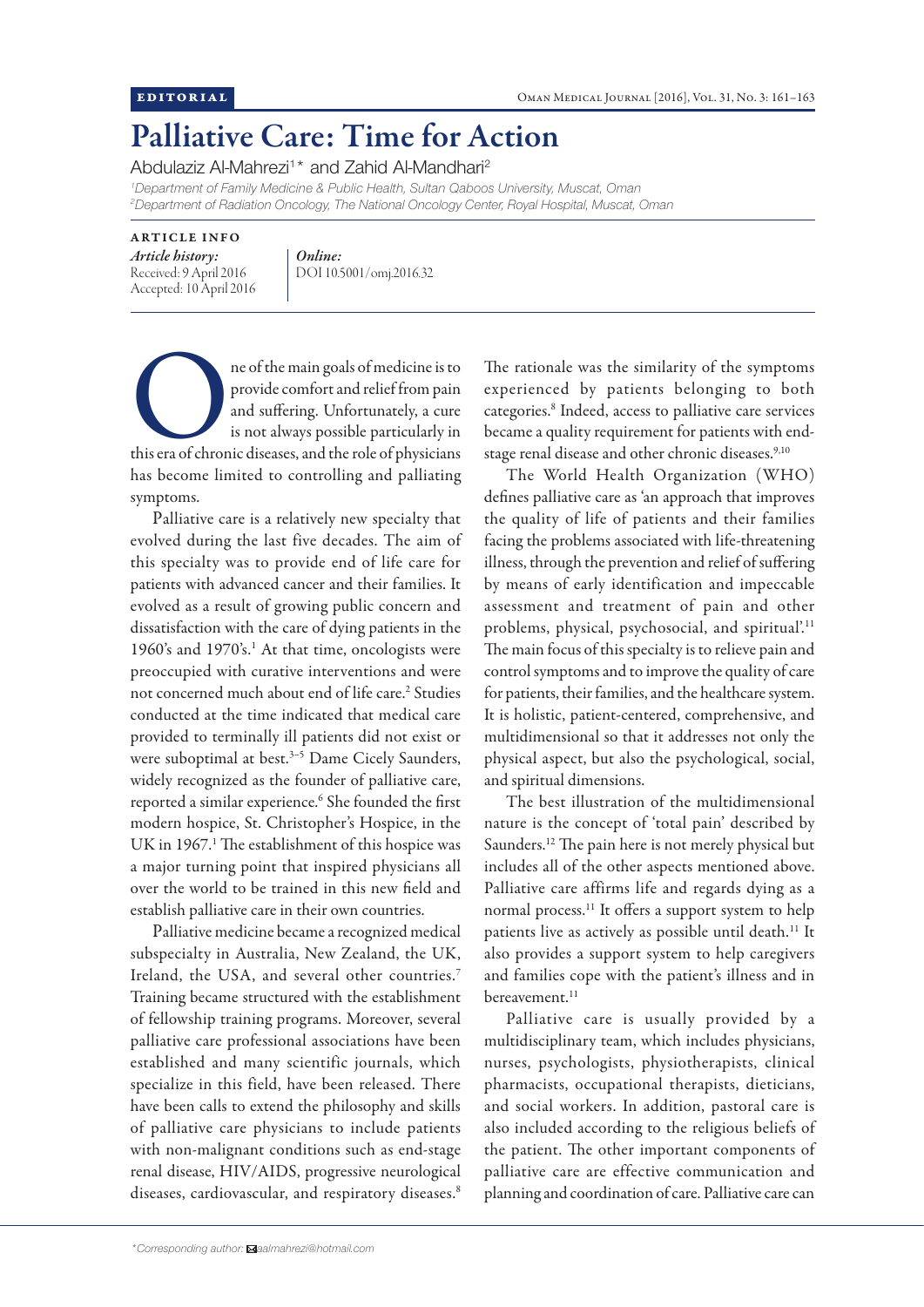be introduced in several different settings: as a standalone service in a center or hospice, hospital-based, community-based, and home care.<sup>13</sup>

In 2014, the WHO adopted a resolution (WHA67.19) urging WHO member states to work to integrate palliative care into national healthcare systems, across all levels, with emphasis on primary, community, and home-based care.<sup>14</sup> Furthermore, the resolution calls to ensure that palliative care is an integral component of all relevant global disease control and health system plans, including those relating to non-communicable diseases.14 It is noteworthy that ensuring the availability of palliative care services is an obligation of health care systems under international human rights law.15 Each year an estimated 40 million people are in need of palliative care, 78% of whom live in low- and middle-income countries.16 For children, 98% of those needing palliative care live in low- and middle-income countries.16 In high-income countries, it has been estimated that 69–82% of those who die are in need of palliative care.17 The demand is expected to be even greater in low- and middle-income countries due to less available resources to be spent on diseasemodifying therapeutic options, thus, limiting the options to palliative treatment only. Also, as a result of increased life expectancy and aging, people are more prone to cancer and chronic diseases than they were in the past. Furthermore, the needs of the individual for medical care are usually greater at this critical stage of the life cycle during the end of life period when the person becomes most vulnerable.

The advantages of palliative care are enormous. Patients and their families have reported an improvement in quality of life.18–20 Distressing symptoms such as pain, depression, and spiritual distress have been better controlled.18–20 Additionally, patients and their families reported a higher level of satisfaction.21 Significant cost savings to health care systems have been reported when palliative care services were implemented, such as decreasing the number of hospital admissions, shortening the length of hospital stay, and decreasing the frequency of emergency room consultations.<sup>21</sup>

Despite the enthusiasm for palliative care, recent data showed that only 14% of people needing palliative care at the end of life received it.<sup>22</sup> Three barriers were identified: lack of health policies in support of palliative care development, lack of relevant training to healthcare workers, and poor accessibility of essential palliative care drugs.<sup>23</sup>

Similar to other developing countries, Oman is encountering the challenge of a rising incidence of cancer due to an aging population and a higher prevalence of lifestyle-related risk factors. Despite the remarkable progress made in the health care services, palliative care services are still limited. Oman Cancer Association (OCA) (previously known as the National Association for Cancer Awareness) has been a key player and an essential partner in initiating and promoting palliative care.<sup>24</sup> The time has come now to strengthen the palliative care movement in Oman. This can only be achieved by exerting more efforts to convince policymakers about the enormous benefits of palliative care to the health care system as a whole. There should be attempts to integrate palliative at every level of care, especially at the primary health care level to include home and community-based care. The community, clinical, and administrative leaders should be engaged to help them to identify the great need for palliative care. Efforts are also required to overcome known barriers, and to identify and overcome unique challenges in Oman.24 In particular, lack of governmental policies on palliative care and governmental regulations on access to opioids. Key to success is integrating palliative care training in all health institutions and partnerships between governmental and non-governmental organizations.

*"When you run so fast to get somewhere You miss half the fun of getting there. When you worry and hurry through your day, It is like an unopened gift thrown away. Life is not a race, so take it slower Hear the music before your song is over."* (David L. Weatherford)

## references

- 1. Cole TR, Carlin NS, Carson RA. Medical humanities: An introduction. Cambridge University Press. 1st Edition. New York; 2015. p. 230-231.
- 2. Clark D. From margins to centre: a review of the history of palliative care in cancer. Lancet Oncol 2007 May;8(5):430- 438.
- 3. Aitken-Swan J, Paterson R. The cancer patient: delay in seeking advice. Br Med J 1955 Mar;1(4914):623-627.
- 4. Abrams R, Jameson G, Poehlman M, Snyder S. Terminal care in cancer. A study of two hundred patients attending Boston clinics. N Engl J Med 1945;232:719-724 .